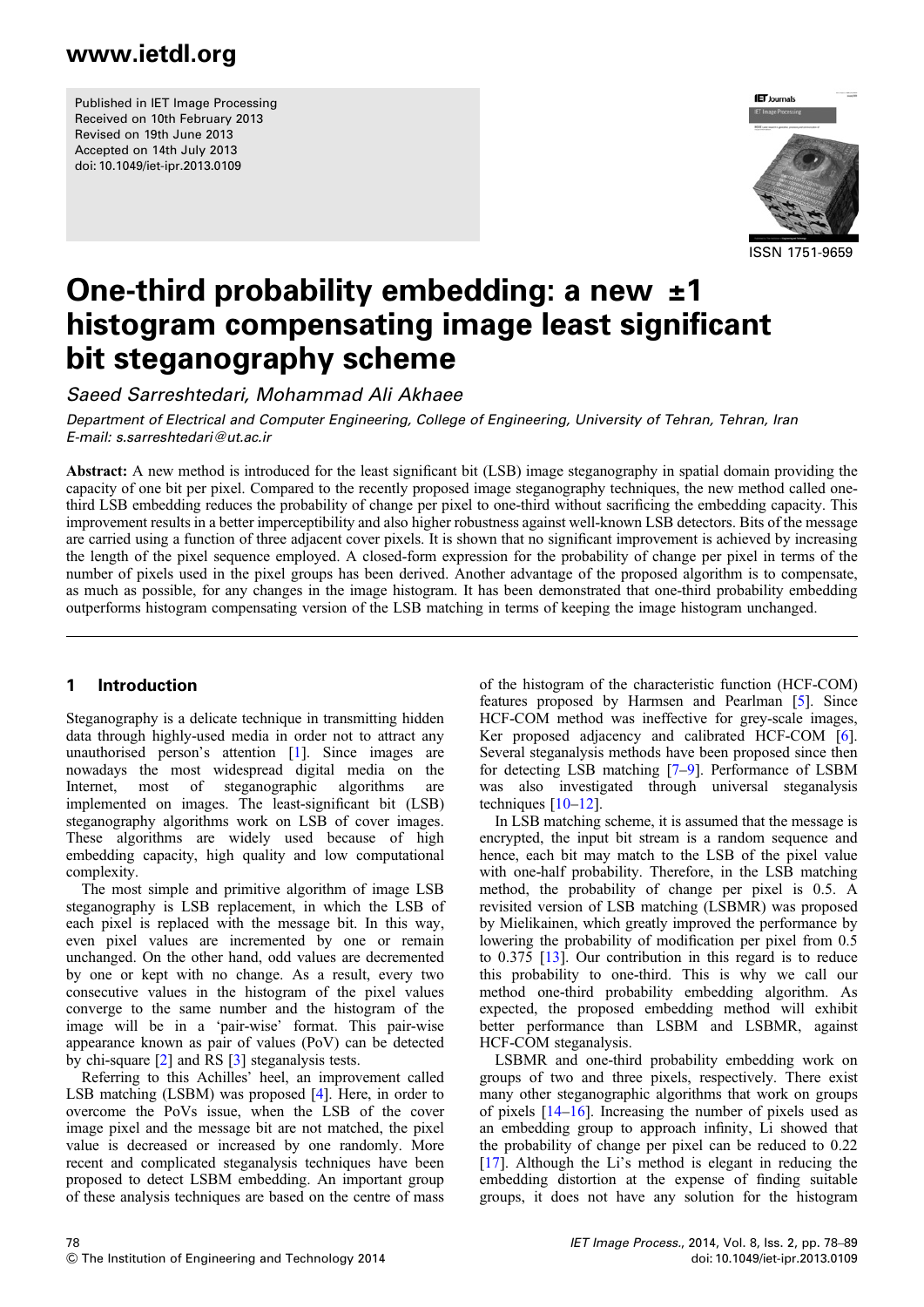preserving which is the main point to several steganalysers. Several techniques proposed so far are based on LSBM and LSBMR. Sun et al. [18] exploited the randomness of changes in LSBM to preserve the histogram of the host image. The main drawback of this method is its low embedding efficiency as it is based on LSBM. Human visual system (HVS) is less sensitive to changes in edges of the image than smooth areas; thus, Luo et al. [19] adapted LSBMR to an edge adaptive algorithm. Since LSBM and LSBMR offered the capacity of only one bit per pixel, LSB steganographic algorithms with higher capacity were proposed afterwards [20–25].

Exploiting modification direction (EMD) steganography method introduced a new class of LSB embedding technique [26]. Depending on the size of the pixel groups employed, the capacity of EMD is slightly more than one bit per pixel. Diamond encoding (DE) was proposed to improve the capacity of EMD [27]. Adaptive pixel pair matching steganography method improved the DE in terms of the mean square error (MSE) between the cover and stego-image [28]. Sun et al. [29] also proposed another algorithm to improve the capacity of EMD. Several schemes have been presented based on EMD to improve either its payload [30, 31] or imperceptibility [32].

This paper introduces another LSB algorithm called one-third probability embedding, which reduces the probability of change per pixel. The method offers the capacity of exactly one bit per pixel, which can be considered as an improved version of the classic LSBMR. In this case, the stego image is more similar to the cover image, and hence embedding is less detectable via steganalysers like HCF-COM-based techniques. There is also one degree of freedom in the proposed method, which has been exploited to change pixels in proper direction to compensate for mandatory changes and keep the histogram with less variations. Therefore, the proposed technique has high embedding efficiency and also preserves the histogram as much as possible (preliminary results of this work have been partially reported in IEEE Conference on Multimedia and Expo (ICME) 2009 [33]).

The paper is organised as follows: In Section 2, we give a brief introduction to related works. Section 3 details our proposed algorithm and Section 4 presents the effect of the extension of our algorithm to pixel groups of more than three pixels. Numerical results and performance analysis are presented in Section 5. Finally, Section 6 concludes the paper.

#### 2 Related works

#### 2.1 LSB matching revisited

In the LSB matching revisited method [13], the message embedding is performed on a group of two cover pixels at the same time. The grey-level values of those two pixels are assumed to be  $x_i$  and  $x_{i+1}$ . After the message embedding, the value of ith message bit  $m_i$  equals to the LSB of the stego image's *i*th pixel  $y_i$  and the value of the  $i+1$ th message bit  $m_{i+1}$  is a function of  $y_i$  and  $y_{i+1}$  as given below

$$
m_i = \text{LSB}(y_i) \tag{1}
$$

$$
m_{i+1} = f(y_i, y_{i+1})
$$
 (2)

where

$$
f(y_i, y_{i+1}) = \text{LSB}(|y_i/2| + y_{i+1})
$$
 (3)

It can be easily proved that this function satisfies the following property (property 1 in [13])

$$
f(l-1,n) \neq f(l+1,n) \quad \forall l, \ n \in \mathbb{Z} \tag{4}
$$

Therefore, when none of  $m_i$  and  $m_{i+1}$  are matched to  $LSB(x_i)$ and  $f(x_i, x_{i+1})$ , by only one change (add or subtract) in  $x_i$  in a way to match the defined function to  $m_{i+1}$ , both matching equations can be satisfied. Another property of this function is (property 2 in  $[13]$ )

$$
f(l, n) \neq f(l, n+1) \quad \forall l, n \in \mathbb{Z}
$$
 (5)

According to this property, when  $m_i$  is matched to  $LSB(x_i)$ , and  $m_{i+1}$  does not match to the function of two pixels, the matching can be realised by adding to or subtracting from  $x_{i+1}$  one randomly.

To analyse the performance of this method, we define  $r =$  $[r_i, r_{i+1}]$  as

$$
\mathbf{r} = [r_i, r_{i+1}]
$$
  
=  $x \text{or} ([m_i, m_{i+1}], [LSB(x_i), f(x_i, x_{i+1})])$  (6)

which shows the result of matching prior to embedding. Therefore, there are four possible matching states before data insertion. The examples of these states are shown in Table 1. If  $r = [0, 0]$ , then both matching equations are satisfied and there exists no need for modification. If  $r = [0,$ 1],  $m_{i+1}$  must be manipulated. According to Property 2, one change in  $x_{i+1}$  is sufficient to satisfy the matching equation. If  $r = [1, 0]$ , we change  $x_i$  such that the function remains unchanged; and if  $r = [1, 1]$ , we change it in such a way that the function changes as well, according to property 1 in (4).

As shown in Table 1, only three output pixels differ from their corresponding input values through eight. Thus, we can conclude that the probability of change per pixel as the result of embedding is  $3/8 = 0.375$ .

#### 2.2 LSB compatible substitution steganography

In LSBM, the pixel value is randomly added or subtracted by one, when it is not matched to the message bit. LSBMR exploits this degree of freedom to decrease the probability of change per pixel to 0.375. Another method called LSB substitution compatible steganography (LSCS) [18] uses this randomness to impose less variations into the histogram of the host image. To this end, every pixel value must be changed in a direction to compensate for previous pixel changes if possible. Here, we briefly introduce LSCS

Table 1 Possible states in LSB matching revisited

| $x_i$     |        |   |   |
|-----------|--------|---|---|
| $X_{i+1}$ |        |   |   |
| $m_i$     |        |   |   |
| $m_{i+1}$ |        |   |   |
| $r_i$     |        |   |   |
| $r_{i+1}$ |        |   |   |
| Yi        |        | 3 | 3 |
| $y_{i+1}$ | 6 or 8 |   |   |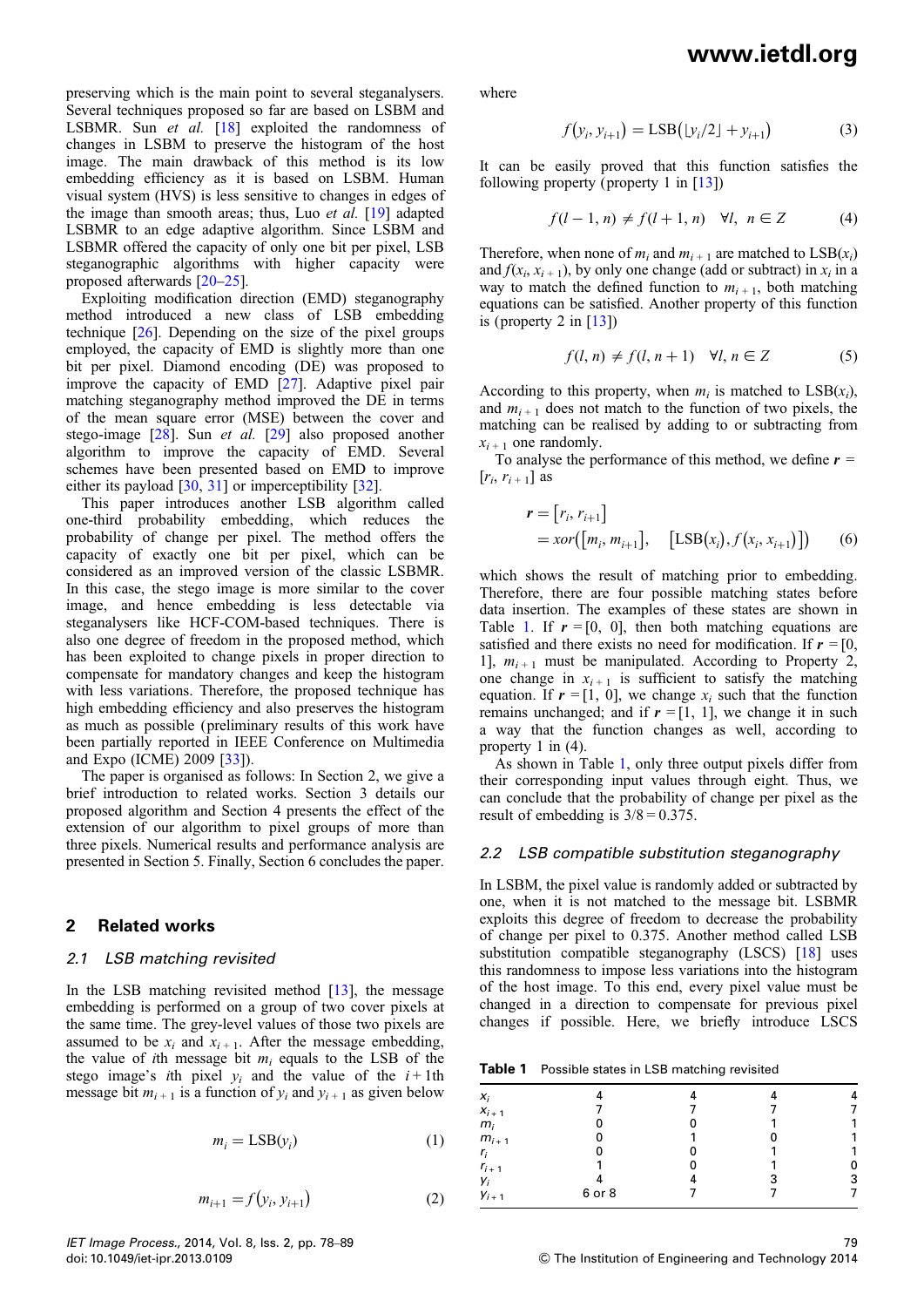algorithm with which the histogram preserving property of our proposed method will be compared.

LSCS embedding is accomplished after two complete scans of cover images. Comparing the input secret bits with pixel values at the first scan, the number of pixels with value  $u$  that must be changed is calculated and recorded in  $T(u)$ , where u ranges from 0 to 255. We can decide how many of these changes can be made by subtracting or adding. These numbers for each value of  $u$  are recorded in two arrays called  $L(u)$  and  $R(u)$ , respectively.  $L(u)$  and  $R(u)$ are set to zero for all us at the beginning of the second scan, and we will have  $T(u) = R(u) + L(u)$  at the end. The LSCS algorithm assigns proper values to  $L(u)$  and  $R(u)$  in the second scan. These values are set in an optimum way such that  $L(u)$  will be as close as possible to  $R(u - 1)$ ; that is the number of changes from  $u$  to  $u - 1$ , is as close as possible to the number of changes from  $u - 1$  to u. This property of the algorithm preserves the histogram of the cover image in highest extent possible.

#### 3 One-third probability embedding

#### 3.1 Basics and definitions

In the LSBM, if the message bit does not match to the LSB of the cover pixel, a random change (plus or minus one) in the pixel value will occur. Therefore, with two pixels, there are two of these random states. In LSBMR introduced in Section 2.1, one of these random states is used in order to obtain better embedding efficiency. In case  $r_i = 1$ ,  $x_i$  does not change randomly, but it changes in a way to handle the following pixel matching and to prevent the next pixel from being modified, based on the first property of the function. However, when  $r_{i+1} = 1$ ,  $x_{i+1}$  is added or subtracted by one randomly. Thus, we still have one random state left which is used in the proposed algorithm to further reduce the change probability. In order to efficiently use the existing randomness in the LSB matching, LSBMR utilises two consecutive pixels where one random state is still left unexploited. To employ this remaining random state, we extend LSBMR to three consecutive pixels. Before introducing the method, we define the minor and major changes as follows:

Definition 1: A minor change in any  $x$  is an addition or a subtraction by one, such that  $|x/2|$  remains unchanged.

Definition 2: A major change in any  $x$  is an addition or a subtraction by one, such that  $|x/2|$  changes.

In accordance to these definitions, for any even grey value, minor and major changes are addition and subtraction by one, respectively. On the other hand, these changes are vice versa for odd ones. It can be shown that

$$
minor(x) = \lfloor x/2 \rfloor \times 4 + 1 - x \tag{7}
$$

and

80

$$
major(x) = \lfloor (x+1)/2 \rfloor \times 4 - 1 - x \tag{8}
$$

Now using these new terms, we look at LSBMR with another point of view. If  $r = [0, 0]$ , we have no change. In the case of  $r = [0, 1]$ , either minor or major changes in  $x_{i+1}$  satisfy the f function based on its definition. If  $m_i$  is not matched but  $m_{i+1}$ is, then  $x_i$  should change while f should remain unchanged.

This is done by making a minor change to  $x_i$  and if  $r = [1,$ 1], a major change in  $x_i$  can satisfy both matching equations simultaneously. Our algorithm takes three consecutive pixels at a time. The message bits are embedded in the functions of these pixels in such a way that after embedding, we have

$$
m_i = f(y_i, y_{i+1}) = \text{LSB}\Big(y_i + \lfloor \frac{y_{i+1}}{2} \rfloor\Big)
$$
  
\n
$$
m_{i+1} = f(y_{i+1}, y_{i+2}) = \text{LSB}\Big(y_{i+1} + \lfloor \frac{y_{i+2}}{2} \rfloor\Big)
$$
 (9)  
\n
$$
m_{i+2} = f(y_{i+2}, y_i) = \text{LSB}\Big(y_{i+2} + \lfloor \frac{y_i}{2} \rfloor\Big)
$$

where  $y_i$ ,  $y_{i+1}$  and  $y_{i+2}$  are pixel values after embedding. Compared to LSBMR, slight change to the definition of the function  $f$  is observed here. To analyse the performance, we set a triple result vector  $\mathbf{r} = [r_i, r_{i+1}, r_{i+2}]$  as an extension of (6)

$$
\mathbf{r} = xor([m_i, m_{i+1}, m_{i+2}],\n[f(x_i, x_{i+1}), f(x_{i+1}, x_{i+2}), f(x_{i+2}, x_i)])
$$
(10)

where  $x_i$ ,  $x_{i+1}$  and  $x_{i+2}$  are pixel values before embedding. As a result, there will be eight possible states for the value of  $r$ . If there is only one 1 in the  $r$  vector, one minor change in the corresponding pixel value will satisfy the function. If there are two 1s, a major change in the variable which is common in the two functions will satisfy both functions at the same time. Finally, in case where  $r$  has triple 1s, a major change in  $x_i$  and a minor change in  $x_{i+1}$ will be sufficient to convince all the three functions. Table 2 shows all these possibilities. The value of the first column is the decimal description of the vector  $r$ . The last three columns indicate which change needs to be made to that pixel. It is observed from Table 2 that only eight output values differ from their corresponding inputs values through 24 states. Thus, the probability of change per pixel is  $8/24 = 1/3$ .

It is interesting to note that there exists still one random decision case among these eight states, which happens in the situation corresponding to the last row of Table 2. In other words, in case when  $r = [1, 1, 1]$ , that is, none of three matching equations are satisfied prior to embedding, all these three decisions can be alternatively taken to satisfy the three matching equations simultaneously: (major( $x_i$ ), minor( $x_{i+1}$ )), (major( $x_{i+1}$ ), minor( $x_{i+2}$ )), and (major( $x_{i+2}$ ),  $minor(x<sub>i</sub>)$ ). Now, we explain how this degree of freedom can be used in the one-third probability embedding method to compensate for modifications in the histogram of the image in the best possible form.

Table 2 Different states and their corresponding changes in one-third probability embedding

| R | r <sub>i</sub> | $r_{i+1}$ | $r_{i+2}$ | $x_i$ | $X_{i+1}$ | $X_{i+2}$ |
|---|----------------|-----------|-----------|-------|-----------|-----------|
| 0 |                |           |           |       |           |           |
|   |                |           |           | none  | none      | none      |
|   |                |           | o         | minor | none      | none      |
| 2 | 0              |           | 0         | none  | minor     | none      |
| 3 |                |           | 0         | none  | major     | none      |
| 4 | 0              |           |           | none  | none      | minor     |
| 5 |                |           |           | major | none      | none      |
| 6 | o              |           |           | none  | none      | major     |
|   |                |           |           | major | minor     | none      |
|   |                |           |           |       |           |           |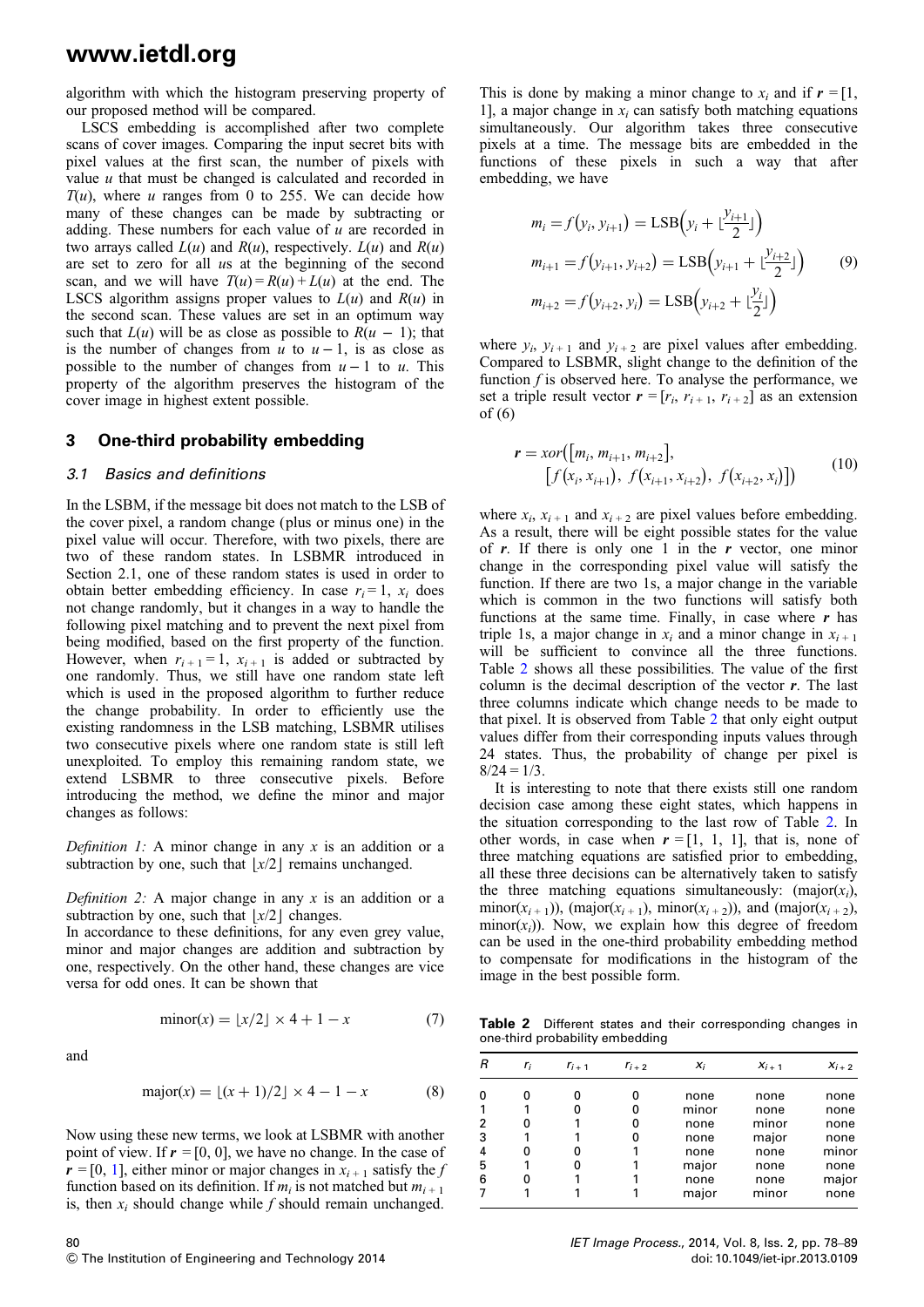Despite the case 8, in all other cases when a change must happen – that is the cases corresponding to rows 2–7 of Table  $2$  – this change is mandatory and there exists no randomness left. We define  $N \times N$  change matrix C, where  $N-1$  equals maximum allowed value for pixels and entries of  $C$  are all set to zero at the beginning. Rows and columns of C are numbered from 0 to  $N-1$ . Embedding is performed in two distinct phases: mandatory decisions and random decisions. In mandatory phase, cover image is scanned and r vectors are calculated. Then decision over all r vectors with at least one zero – where the changes are mandatory – are taken according to rows 2–7 of Table 2. Suppose that we have to change a value from  $m$  to  $m+1$  in this phase. We increment and decrement entries  $(m+1, m)$ and  $(m, m+1)$  of the C matrix by one respectively, which means that later we will need an  $m+1$  to m change to compensate this modification and keep the histogram of the stego image the same as that of the cover one. At the end of this phase, all mandatory changes in the cover image are done and the  $C$  matrix has non-zero entries only in the superdiagonal and the subdiagonal. Almost 7/8 of the secret message is embedded during this mandatory phase. In the following random phase, we just consider the case  $r = [1, 1, 1]$ 1], where three different sets of changes can satisfy all three matching equations. For each of such cases, we calculate the 'score' for each of these three changing sets. The score is calculated by adding up the sign of the entries of the  $C$ matrix corresponding to the two possible alterations. For better illustration, the score calculation is explained through an example here. Assume pixel intensities take values from 0 to 3, and after the first phase of embedding, the entries of the change matrix are as below:

$$
C = \begin{pmatrix} 0 & 4 & 0 & 0 \\ -4 & 0 & 2 & 0 \\ 0 & -2 & 0 & 1 \\ 0 & 0 & -1 & 0 \end{pmatrix}
$$
 (11)

Now suppose that at the beginning of the second embedding phase, three message bits equal  $m_1 = 0$ ,  $m_2 = 1$  and  $m_3 = 1$ have to be embedded in three pixels with values equal  $x_1 =$ 1,  $x_2 = 1$  and  $x_3 = 2$ , respectively. Therefore

$$
r = xor([0, 1, 1], \text{LSB}([1 + \text{LSB}(1/2)])),
$$
  
(1 + \text{LSB}(2/2))), (2 + \text{LSB}(1/2)])] = [1, 1, 1] (12)

All one r-vector implies that matching equation can be satisfied through three different set of decisions: (i) a major change in  $x_1$  and a minor change in  $x_2$ , (ii) a major change in  $x_2$  and a minor change in  $x_3$  and (iii) a major change in  $x_3$  and a minor change in  $x_1$ . Now we calculate the scores for these three sets and pick up the best.

1: Major
$$
(x_1)
$$
: 1  $\rightarrow$  2, Minor $(x_2)$ : 1  $\rightarrow$  0  
\n $\Rightarrow$  Score(1) = sign $(C(1, 2)) +$ sign $(C(1, 0)) = 0$   
\n2:Major $(x_2)$ : 1  $\rightarrow$  2, Minor $(x_3)$ : 2  $\rightarrow$  3  
\n $\Rightarrow$  Score(2) = sign $(C(1, 2)) +$ sign $(C(2, 3)) = 2$   
\n3:Major $(x_3)$ : 2  $\rightarrow$  1, Minor $(x_1)$ : 1  $\rightarrow$  0  
\n $\Rightarrow$  Score(3) = sign $(C(2, 1)) +$ sign $(C(1; 0)) = -2$ 

Consequently, the best decision is

$$
y_1 = x_1 = 1, y_2 = \text{Major}(x_2) = 2, y_3 = \text{Minor}(x_3) = 3
$$
 (14)

Note that score '2' for this set of variations indicates that these two changes can compensate for two other changes already happened in the mandatory phase in the cover image histogram. In fact, this is a better pair of actions than the other two sets which cannot compensate (set 1) or even deteriorate (set 3) the histogram variations caused by the mandatory phase. It is important to consider the effect of this compensation in the change matrix by refreshing the entries corresponding to a decision already taken and updating the matrix  $C$  as follows

$$
C = \begin{pmatrix} 0 & 4 & 0 & 0 \\ -4 & 0 & 1 & 0 \\ 0 & -1 & 0 & 0 \\ 0 & 0 & 0 & 0 \end{pmatrix}
$$
 (15)

As is seen, every change influences two entries of  $C$ , same as the mandatory phase. Now suppose there exists more than one change set with maximum score. In such situations, set of changes with maximum sum value of the corresponding entries in  $C$  has priority. For example, consider the  $C$ matrix as below

$$
\mathbf{C} = \begin{pmatrix} 0 & -4 & 0 & 0 \\ 4 & 0 & 2 & 0 \\ 0 & -2 & 0 & 1 \\ 0 & 0 & -1 & 0 \end{pmatrix} \tag{16}
$$

Calculating scores of all three changing sets results in 2, 2 and 0 this time. But considering the second condition, we calculate the secondary scores for the first two changing sets as  $2+4=6$ , and  $2+1=3$ , respectively. Therefore in this case, we choose the first action set. Proper changes in  $C$  are applied accordingly. If the change sets were the same in the second condition as well, the decision is taken randomly.

#### 3.2 Embedding algorithm

Now considering the above explanation, the procedure of our embedding algorithm can be stated as follows.

Step 1 (Initialisation): The cover image is copied into the stego one. Pixels at extremities of  $N-1$  and 0 are decreased and increased by one, respectively. The  $N \times N$ matrix C where  $N-1$  is the maximum value allowed for pixel values is defined and all of its entries is set to zero. Step 2 (First scan): The cover image is divided into groups of three pixels  $(x_i, x_{i+1}, x_{i+2})$  which are called embedding units.  $((x_i, x_{i+1}, x_{i+2})$  are the same as  $(y_i, y_{i+1}, y_{i+2})$  at the beginning). The order of selecting pixels is determined by a secret key shared between the transmitter and receiver; therefore, no one else can extract the secret message without having the secret key and the security of the algorithm is guaranteed. According to the details of the method explained above, three secret bits can be embedded into each embedding unit. Thus, three secret bits  $(m_i, m_{i+1},$  $m_{i+2}$ ) are fetched from the input for each embedding unit.  $(y_i, y_{i+1}, y_{i+2})$  will contain values for corresponding pixels in the stego image after data embedding. For each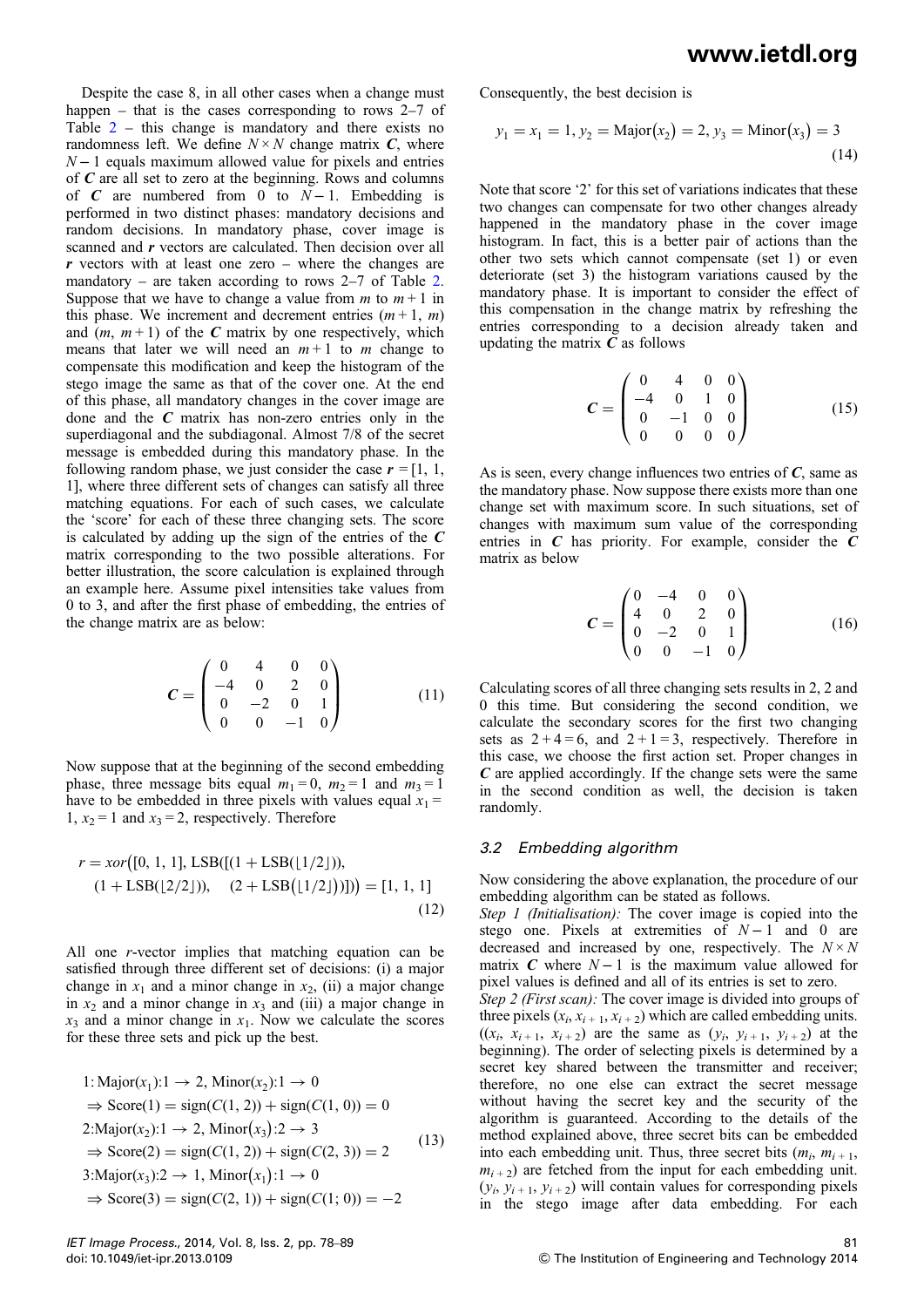embedding unit  $(x_i, x_{i+1}, x_{i+2})$  and its corresponding secret bits  $(m_i, m_{i+1}, m_{i+2})$ , the result of matching vector is calculated as (10). This calculation is repeated until the result vector is derived for all embedding units. Based on the corresponding result vector, the embedding units are divided into three groups. If result vector is all zero, the embedding unit is added to unchanged list. The pixels in this list will remain unchanged. Those embedding units leading to a result vector of one or two 1s along with corresponding secret bits will be added to mandatory change list. One certain pixel among three must endure a certain minor or major change. Finally, the all-one result vector leads its corresponding embedding unit to the random change list. Three possibilities are available for each member of this list to satisfy the matching conditions. Step 3 (Mandatory embedding phase): For each embedding

unit in this list, pixel values and corresponding secret bits are fetched. The pixel values are changed according to the following six cases:

Case#1: 
$$
r = [1, 0, 0]
$$
:  
\n $y_i = \text{Minor}(x_i),$   
\n $C(y_i, x_i) = C(y_i, x_i) + 1,$   
\n $C(x_i, y_i) = C(x_i, y_i) - 1.$ 

Case#2:  $r = [0, 1, 0]$ :  $y_{i+1} = \text{Minor}(x_{i+1}),$  $C(y_{i+1}, x_{i+1}) = C(y_{i+1}, x_{i+1}) + 1,$  $C(x_{i+1}, y_{i+1}) = C(x_{i+1}, y_{i+1}) - 1.$ 

Case#3: 
$$
r = [1, 1, 0]
$$
:  
\n $y_{i+1} = \text{Major}(x_{i+1}),$   
\n $C(y_{i+1}, x_{i+1}) = C(y_{i+1}, x_{i+1}) + 1,$   
\n $C(x_{i+1}, y_{i+1}) = C(x_{i+1}, y_{i+1}) - 1.$ 

Case#4:  $r = [0, 0, 1]$ :  $y_{i+2} = \text{Minor}(x_{i+2}),$  $C(y_{i+2}, x_{i+2}) = C(y_{i+2}, x_{i+2}) + 1,$  $C(x_{i+2}, y_{i+2}) = C(x_{i+2}, y_{i+2}) - 1.$ 

Case#5: 
$$
r = [1, 0, 1]
$$
:  
\n $y_i = \text{Major}(x_i),$   
\n $C(y_i, x_i) = C(y_i, x_i) + 1,$   
\n $C(x_i, y_i) = C(x_i, y_i) - 1.$   
\nCase#6:  $r = [0, 1, 1]$ :  
\n $y_{i+2} = \text{Major}(x_{i+2}),$   
\n $C(y_{i+2}, x_{i+2}) = C(y_{i+2}, x_{i+2}) + 1,$   
\n $C(x_{i+2}, y_{i+2}) = C(x_{i+2}, y_{i+2}) - 1.$  (17)

The score matrix  $(C)$  is passed to the next phase.

Step 4 (Random embedding phase): For all embedding units in this list, we have  $r = [1, 1, 1]$ . Therefore, for each embedding unit in this list, the scores of these three possible changes are calculated; the action set with the highest score is taken and the matrix  $C$  is updated as explained before

Action set #1: 
$$
y_i = \text{Major}(x_i), y_{i+1} = \text{Minor}(x_{i+1})
$$
  
\nAction set #2:  $y_{i+1} = \text{Major}(x_{i+1}), y_{i+2} = \text{Minor}(x_{i+2})$   
\nAction set#3:  $y_{i+2} = \text{Major}(x_{i+2}), y_i = \text{Minor}(x_i)$  (18)

Step 5 (Stego image generation): The processed pixels from all three lists are integrated and located in their original coordinates to generate the stego image. A block diagram of the embedding phase is sketched in Fig. 1.

#### 3.3 Extraction algorithm

The stego image is first divided into groups of three pixels  $(y_i)$ ,  $y_{i+1}$ ,  $y_{i+2}$ ) which we call embedded units. The order of selecting pixels is determined using the secret key. Three secret bits are extracted from each embedded unit according to (9). The process is continued until all embedded bits are detected. The simple block diagram of the extraction phase is shown in Fig. 2.

#### 4 Extension of the proposed method to the groups of more than three

Assuming the one-third probability embedding algorithm as a level-three extension of a general LSB technique, its



Fig. 1 Block diagram of the embedding phase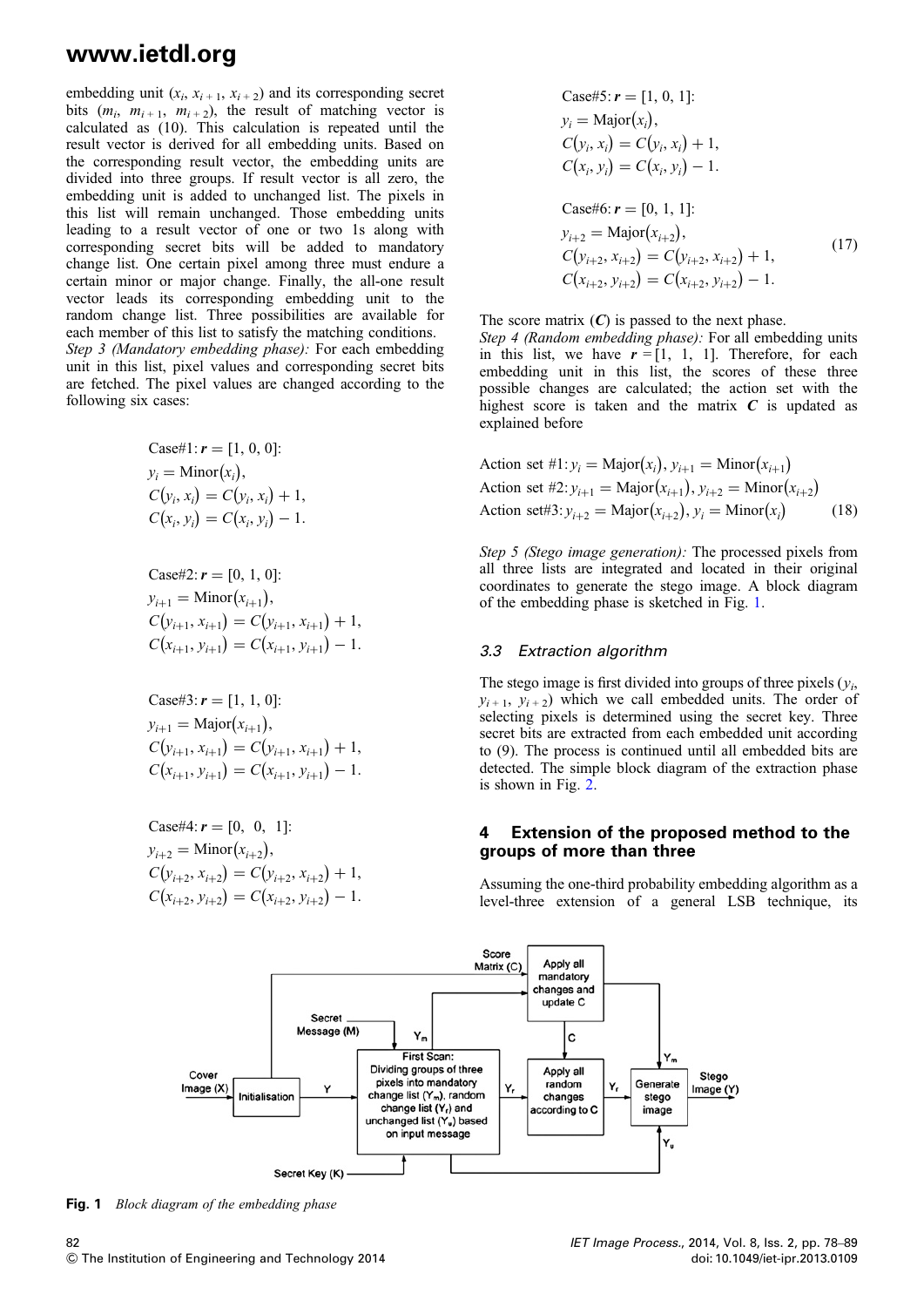

Fig. 2 Block diagram of the extraction phase

level-four extension can be shown as

$$
m_i = f(y_i, y_{i+1}) = \text{LSB}\Big(y_i + \lfloor \frac{y_{i+1}}{2} \rfloor\Big)
$$
  

$$
m_{i+1} = f(y_{i+1}, y_{i+2}) = \text{LSB}\Big(y_{i+1} + \lfloor \frac{y_{i+2}}{2} \rfloor\Big)
$$
  

$$
m_{i+2} = f(y_{i+2}, y_{i+3}) = \text{LSB}\Big(y_{i+2} + \lfloor \frac{y_{i+3}}{2} \rfloor\Big)
$$
  

$$
m_{i+3} = f(y_{i+3}, y_i) = \text{LSB}\Big(y_{i+3} + \lfloor \frac{y_i}{2} \rfloor\Big) \tag{19}
$$

In general form, the level- $k$  extension of this algorithm is given as

$$
m_i = f(y_i, y_{i+1}) = \text{LSB}\Big(y_i + \frac{y_{i+1}}{2}\Big)\Big)
$$
  

$$
m_{i+1} = f(y_{i+1}, y_{i+2}) = \text{LSB}\Big(y_{i+1} + \frac{y_{i+2}}{2}\Big)
$$
  

$$
\vdots
$$

$$
m_{i+k-2} = f(y_{i+k-2}, y_{i+k-1}) = \text{LSB}\Big(y_{i+k-2} + \lfloor \frac{y_{i+k-1}}{2} \rfloor\Big)
$$
  

$$
m_{i+k-1} = f(y_{i+k-1}, y_i) = \text{LSB}\Big(y_{i+k-1} + \lfloor \frac{y_i}{2} \rfloor\Big)
$$
 (20)

Here, we still have the  $r$  vector with its new definition similar to its level-three form. Assuming that there exist two consecutive '1's in this vector, only one major change in the common pixel can satisfy both corresponding matching equations due to the extended functions defined in (20). Therefore, we should find these consecutive '1's and remove them by a series of major changes in the most suitable form. Afterwards, every '1' which is left isolated ('1' with two '0' at both sides) can be handled via a minor change in the corresponding pixel. Note that in this analysis, the change matrix and histogram compensating ability are ignored for the sake of simplicity. The generalised level- $k$  embedding procedure can be embedding procedure can be summarised as below:

Step 1: Copy the cover image into stego image. All of the mentioned changes in the next steps are done on this stego image. Construct the  $k$  function of  $k$  consecutive pixels according to (20). Continue with other steps until the last message bit is embedded.

Step 2: Get  $k$  input bits and  $k$  corresponding stego image pixels and calculate the appropriate result vector  $r$  with  $k$ binary elements describing the matching results.

Step 3: Find the first pair of consecutive '1's in  $r$ . Consider  $r$ as a circular vector. It means  $r(k)$  and  $r(1)$  can be a pair too. Go to step 5 if there is no such a pair.

Step 4: Make a major change to the common pixel of the pair of equations corresponding to this pair of 1s in the r vector. Then flip both bits in the  $r$  vector to zero and go to step 3.

Step 5: Look for the first '1' left isolated in  $\vec{r}$ . Stego image is produced and embedding is over, if there exists no isolated '1'.

Step 6: Make a minor change to the first pixel in equation corresponding to this isolated  $'1'$  in the r vector. Then flip it to zero and go to step 5.

As an example, consider the level-7 embedding algorithm and its embedding function. Assume that we are in step 3. Stego image has been initialised with corresponding values of the cover image after copying, and the  $r$  vector equals to [1011101]. We begin with  $r(1)$ . As seen, there exists no '1' after. The next '1' is found in  $r(3)$  forming a pair of consecutive 1s with  $r(4)$ . Hence, we have a major change in  $y_{i+3}$ , which is a common pixel to the third and fourth equations of (20). The new vector is  $r = [1000101]$ and we are again in step 3. The next '1' is isolated but there is a '1' in  $r(7)$  with immediately following '1' in  $r(1)$ . Therefore, we have a major change in  $y_i$  which is a common pixel to the first and last equations in (20). The resulted  $r$  is [0000100]. There will be nothing left to do in step 3. There exists an isolated '1' in  $r(5)$  found in step 5 which imposes a minor change in  $y_{i+4}$ . Now the matching equations are satisfied.

To see the performance of the proposed technique, we have calculated the probability of change per pixel for up to 20 levels. The results are shown in Fig. 3. The level-2 algorithm is another interpretation of the LSB matching



Fig. 3 Performance of one-third probability embedding against embedding level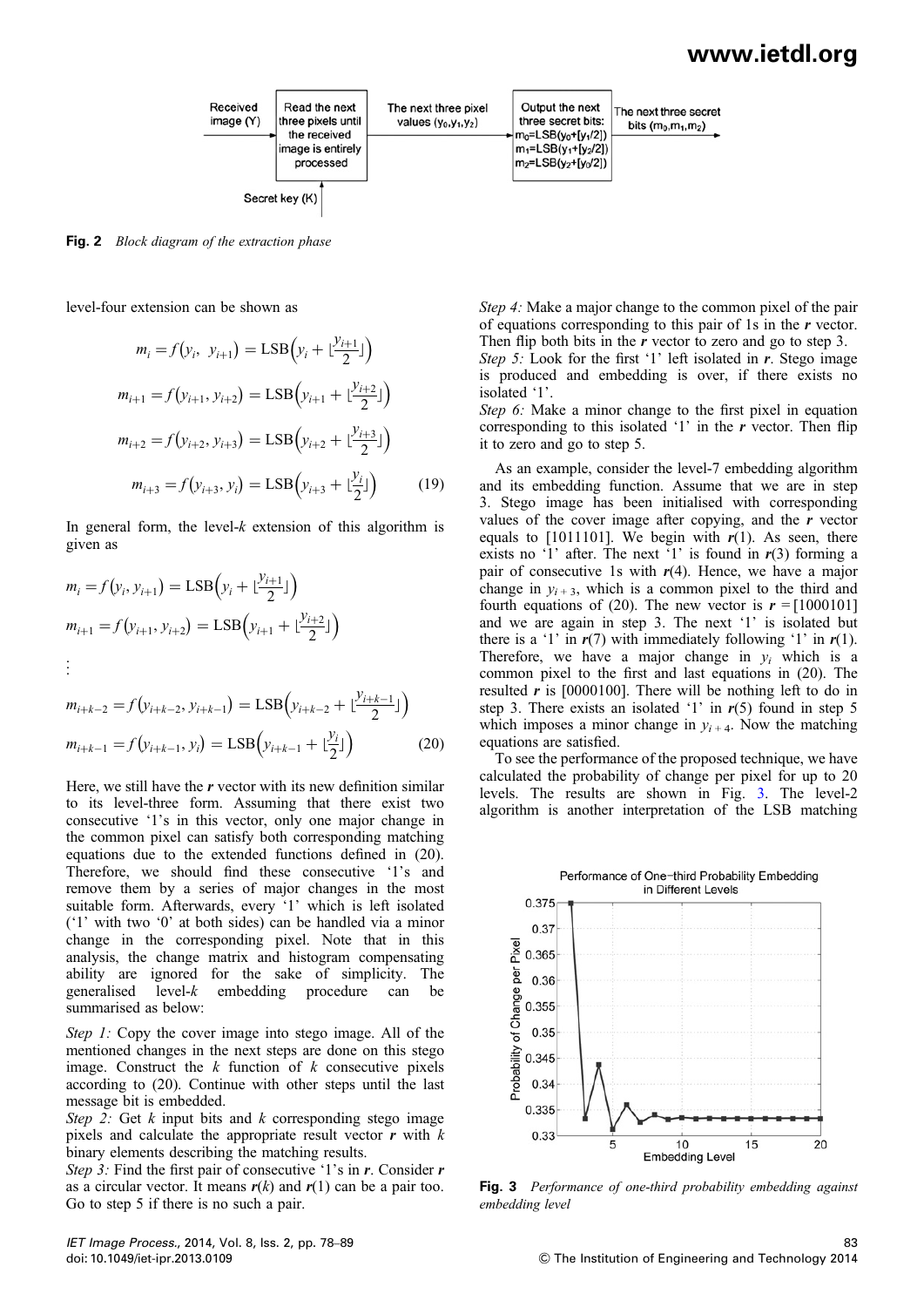revisited using these two functions

$$
m_i = f(y_i, y_{i+1}) = \text{LSB}\Big(y_i + \lfloor \frac{y_{i+1}}{2} \rfloor\Big)
$$
  

$$
m_{i+1} = f(y_{i+1}, y_i) = \text{LSB}\Big(y_{i+1} + \lfloor \frac{y_i}{2} \rfloor\Big) \tag{21}
$$

where level-1 extension results in the LSB matching.

As observed, we have a little improvement (about 0.2%) for level-5, compared to the level-3 algorithm described in Section 3. As illustrated in Fig. 3, the total trend of performance characteristic (average changes per pixel) against the level increasing is a damping oscillation around 1/3. To avoid inessential complexity, we neglect this 0.2% improvement and implement the original one-third probability embedding described in Section 3. A closed-form expression for the probability of change per pixel in terms of the number of embedding unit pixels is derived in Appendix 1.

#### 5 Experimental result

#### 5.1 Embedding distortion

Steganographic algorithms are required to be designed in a way to leave the least possible distortion on the cover image quality, that is, no trace of manipulation must be perceivable in the stego image compared to the original one. There are plenty of works measuring the similarity between the cover and stego images. In this experiment, we compare the distortion of different algorithms by mean square error (MSE) and peak signal-to-noise ratio (PSNR), defined as below

$$
MSE = \frac{1}{MN} \sum_{i=1}^{M} \sum_{j=1}^{N} (C(i, j) - S(i, j))^{2}
$$
 (22)

$$
PSNR = 10 \log_{10} \left( \frac{\text{Max}^2}{\text{MSE}} \right) \tag{23}
$$

where  $M$  and  $N$  stands for the height and width of the images,  $C(i, j)$  and  $S(i, j)$  represent the corresponding cover and stego image pixels, and the Max is 255 for 8-bit images. Assuming  $p$  as the probability of change per pixel for any LSB algorithm, we have

$$
MSE = \frac{1}{MN}(p \times MN) = p
$$
 (24)  

$$
\Rightarrow PSNR = 10 \log_{10} \left( \frac{255 \times 255}{p} \right)
$$

It was shown that the probability of change per pixel equals to 0.5, 0.5, 0.375 and 0.333 for LSBM, LSCS, LSBMR and one-third probability embedding, which results in the average PSNR of 51.1411, 51.1411, 52.3905 and 52.9064, respectively. From the four proposed sample images listed in Table 3, we see that the resulting PSNR are well agreed with the expected value calculated theoretically. Since the PSNR of approximately 35 dB is assumed as the threshold where the HVS notices the distortion, we can be sure that all of the proposed methods are completely invisible as shown in Fig. 4. In this figure, the original sample images are shown in the left column, while a secret random message of the rate of one bit per pixel is embedded into

Table 3 PSNR values resulting from different algorithms and images

|           | Lena    | Peppers | Baboon  | Cameraman |
|-----------|---------|---------|---------|-----------|
| I SBM     | 51.1444 | 51.1439 | 51.1440 | 51.1357   |
| LSCS      | 51.1444 | 51.1439 | 51.1440 | 51.1357   |
| LSBMR     | 52.3887 | 52.3919 | 52.3858 | 52.3831   |
| one-third | 52.9024 | 52.8968 | 52.8963 | 52.9310   |

them using the proposed method and the resulting stego images are shown in the right column.

#### 5.2 Reducing the probability of change per pixel

Here, the efficiency of our proposed method is compared with the LSBM and LSBMR [13] methods. Four thousand colour JPEG images of size  $400 \times 300$  are used and converted into 8-bit grey-scale images. Two of the best known detectors for the LSBM technique are calibrated and adjacency HCF-COM introduced by Ker [6]. These features are improvements of Harmsen's HCF-COM detector [5], which does not work neither on grey-scale images nor coloured ones. Receiver operation characteristics (ROC) of these two detectors for three embedding methods are derived and compared in Figs. 5 and 6. These figures are generated using different threshold values for discrimination between the clean and stego images. Each threshold value results in a certain pair of probability of detection-false alarm on the ROC curve. From Figs. 5 and 6, it is perceived that the ROC curve of our proposed method stands lower than the other two methods, which results in less probability of detection by steganalysers of this kind. This result was expected since the HCF-COM detectors work on the histogram of pixel values which is left more intact in our algorithm with 1/3 average change per pixel as compared to 3/8 and 1/2 in the LSBMR and LSBM embedding, respectively. Table 4 supports the above facts. In our experiment, there exist four groups of images: The cover images and the stego images of LSBM, LSBMR, and one-third probability embedding algorithms. There are three features for each group. Each row of this table shows what ratio of each group is more similar to corresponding covers out of whole images and according to feature specified in that row. For example, suppose that we have 100 cover images and 100 stego images from each one of three embedding methods. Now assume that we calculate normal HCF-COM feature for all 100 cover images and 300 stego images. For each cover image, we find corresponding stego image with the most similar normal HCF-COM feature, and record the embedding method resulted in the stego image. The first row and first column entry of Table 4 illustrates that nearly 9% of stego images generated via LSBM has normal HCF-COM feature which is more similar to the corresponding cover image than stego images generated from the same cover image using LSBMR and one-third probability embedding methods. This number is called similarity percent. From this table, it is seen that the features of one-third embedded images are closer to that of the original ones. Using our proposed algorithm, the normal HCF-COM looks more natural than that of two other features. This is the reason why one-third probability method shows better resistance against the calibrated HCF detector which uses normal HCF-COM of the image than adjacency HCF-COM [6].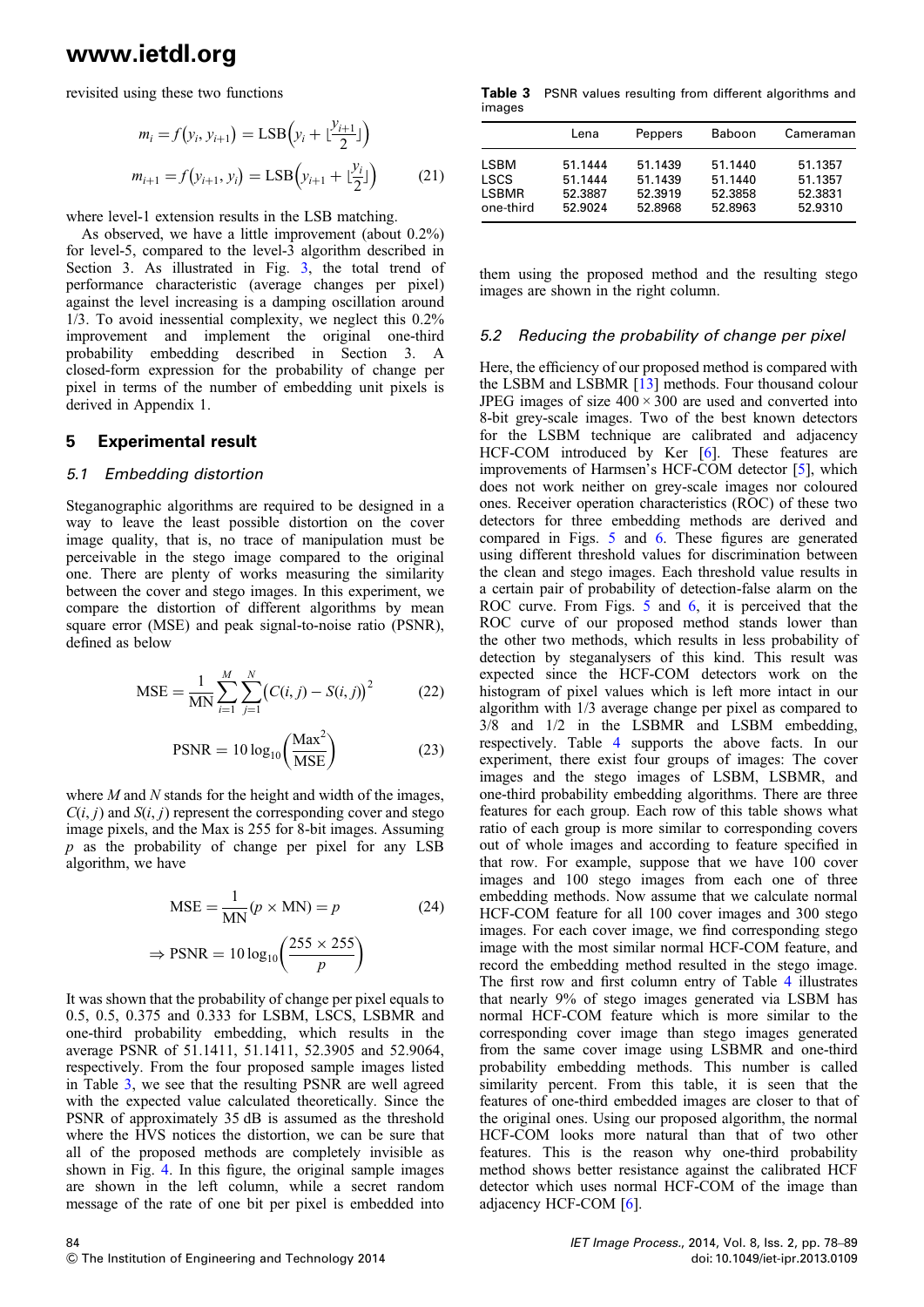

Fig. 4 Cover images (left) and corresponding stego images (right) generated through one-third probability embedding algorithm with full capacity (1bpp)





Fig. 6 ROC curves for the adjacency HCF COM

Table 4 Similarity percent of three stego-image groups and original image for each feature

|                             | LSB<br>matching, % | LSB<br>revisited, % | LSB<br>one-third, % |
|-----------------------------|--------------------|---------------------|---------------------|
| normal<br>HCF-COM           | 8.74               | 24.55               | 66.71               |
| calibrated<br>HCF-COM       | 17.74              | 38.67               | 43.59               |
| adjacency<br><b>HCF-COM</b> | 8.17               | 40.95               | 50.88               |
|                             |                    |                     |                     |

#### 5.3 Histogram compensating characteristic of one-third probability embedding

In this section, the histogram preserving characteristic of the one-third probability embedding is evaluated. Here, this characteristic is compared to LSCS algorithm [18] that was introduced in Section 2.2. Secret data are embedded in 50 grey-scale  $512 \times 512$  Jpeg images via four different methods. The criteria has been the number of The criteria has been the number of uncompensated changes in the histogram of image after embedding with full capacity, which equals to off-centre diameter sum value of  $C$  matrix, that can be stated as

$$
\text{uncompensated-changes} = \frac{\sum_{i=0}^{255} |h_c(i) - h_s(i)|}{2} \qquad (25)
$$

where  $h_c$  and  $h_s$  are histograms of the cover and stego images, respectively. Each uncompensated change makes two histograms to differ in two bins. This is why a factor of two is seen in the denominator.

The first technique is the one-third probability embedding. The second is LSBMR, the third is LSCS and the last one is LSBM, that is actually LSCS without histogram compensating. The improvement in LSCS method compared to its non-compensating version is clear in Fig. 7. This figure presents the number of uncompensated changes for 50 images in which a secret message is embedded at the rate of one bit per pixel using four different methods. Although LSCS has a higher probability of change per Fig. 5 ROC curves for the calibrated HCF COM pixel compared to LSBMR, but it outperforms LSBMR in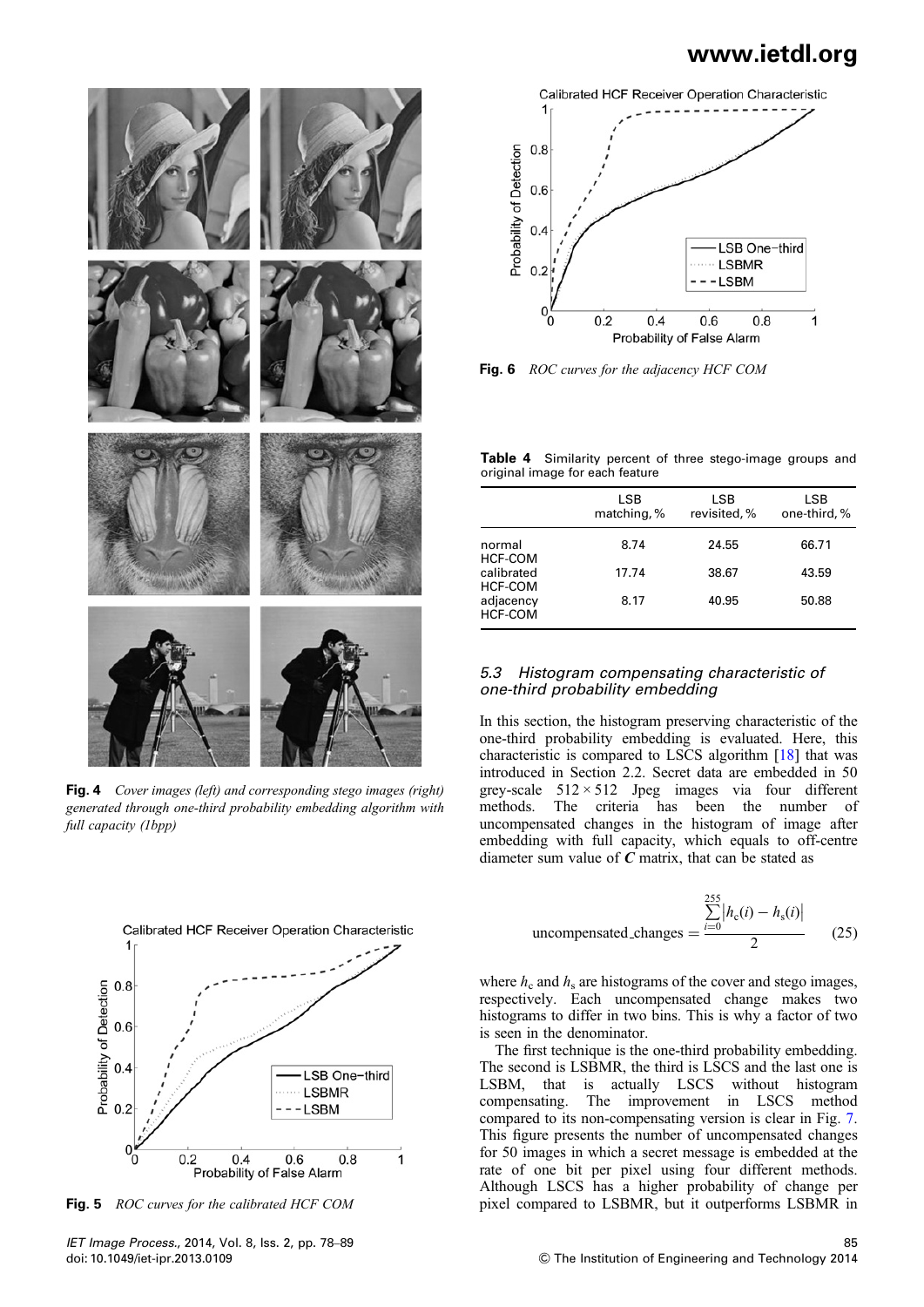

Fig. 7 Uncompensated changes after embedding via four different methods



Fig. 8 Uncompensated changes after embedding via LSCS and one-third probability embedding with compensation ability

terms of histogram preserving. In the following, we just keep the curves of LSCS and our proposed methods for more accurate comparison.

From Fig. 8, it can be seen that the proposed method outperforms LSCS in terms of histogram preserving. Thus, one-third probability embedding outperforms LSCS and LSBMR, in both reducing probability of change per pixel and histogram compensating. Averaging over whole set of 50 images, the average uncompensated histogram changes are derived as 2210, 5062, 3273 and 6374, for one-third probability embedding, LSBMR, LSCS and LSBM, respectively. From these average values, it can be deduced that both one-third and LSCS methods act better in having less manipulation at the histogram of the cover image than other two methods not compensating the histogram. Besides, one-third probability embedding outperforms LSCS in terms of histogram preserving.

#### 6 Conclusion

86

In this paper, we introduced a novel  $\pm 1$  image LSB steganography algorithm with capacity of one bit per pixel. As the result of reducing the probability of change per pixel, in the same capacity, the stego image pixels are more

similar to the corresponding cover pixels. This feature makes the proposed method more imperceptible and also less detectable against well-known steganalysers such as HCF-COM-based methods compared to LSBM and LSBMR. This algorithm also exploits one degree of freedom, which is used to keep the histogram of the stego image unchanged more possibly. This advantage will help the proposed method to show a better resistance against histogram-based detectors. Since the extension of pixel groups from two pixels in LSBMR to three pixels in one-third probability embedding reduces the probability of change per pixel, and it is demanding to investigate if there is much more improvement to extend the one-third probability algorithm for more than three pixels. Therefore, we found a closed-form expression for the probability of change per pixel for any level- $k$  extension of our generalised algorithm. It is proved that three is optimum value for the number of pixels in the groups.

#### 7 References

- 1 Petitcolas, F., Anderson, R., Kuhn, M.: 'Information hiding-a survey', Proc. IEEE, 1999, 87, (7), pp. 1062-1078
- 2 Westfeld, A., Pfitzmann, A.: 'Attacks on steganographic systems'. Proc. Third Int. Workshop on Information Hiding, 1999, 1768, pp. 61–76
- 3 Fridrich, J., Goljan, M., Du, R.: 'Detecting LSB steganography in color and gray-scale images', IEEE Multimedia, 2001, 8, (4), pp. 22–28
- 4 Ker, A.D.: 'Improved detection of LSB steganography in grayscale images'. Lecture Notes in Computer Science, 2005, vol. 3200, pp. 583–592
- 5 Harmsen, J.J., Pearlman, W.A.: 'Steganalysis of additive-noise information hiding'. Society of Photo-Optical Instrumentation Engineers (SPIE) Conf., June 2003, vol. 5020, pp. 131–142
- 6 Ker, A.D.: 'Steganalysis of LSB matching in grayscale images', IEEE Signal Process. Lett., 2005, 12, (6), pp. 441–444
- 7 Li, X., Zeng, T., Yang, B.: 'Detecting LSB matching by applying calibration technique for difference image'. Proc. 10th ACM Workshop on Multimedia and Security, 2008, pp. 133–138
- 8 Pevny, T., Bas, P., Fridrich, J.: 'Steganalysis by subtractive pixel adjacency matrix', IEEE Trans. Inf. Forensics Sec., 2010, 5, (2), pp. 215–224
- Huang, F., Li, B., Huang, J.: 'Attack LSB matching steganography by counting alteration rate of the number of neighbourhood gray levels'. IEEE Int. Conf. Image Processing, 2007. ICIP 2007, 2007, vol. 1, pp. 401–404
- 10 Farid, H.: 'Detecting hidden messages using higher-order statistical models'. 2002 Int. Conf. Image Processing, 2002, vol. 2, pp. 905–908
- Wang, Y., Moulin, P.: 'Optimized feature extraction for learning-based image steganalysis', IEEE Trans. Inf. Forensics Sec., 2007, 2, (1), pp. 31–45
- 12 Li, B., Huang, J., Shi, Y.Q.: 'Textural features based universal steganalysis'. Society of Photo-Optical Instrumentation Engineers (SPIE) Conf., 2008, vol. 6819
- 13 Mielikainen, J.: 'LSB matching revisited', IEEE Signal Process. Lett., 2006, 13, (5), pp. 285–287
- Fridrich, J., Filler, T.: 'Practical methods for minimizing embedding impact in steganography'. Society of Photo-Optical Instrumentation Engineers (SPIE) Conf., 2007, vol. 6505
- 15 Westfeld, A.: 'F5-A steganographic algorithm'. Lecture Notes in Computer Science, 2001, vol. 2137, pp. 289–302
- 16 Fridrich, J., Soukal, D.: 'Matrix embedding for large payloads', IEEE Trans. Inf. Forensics Sec., 2006, 1, (3), pp. 390–395
- 17 Li, X., Yang, B., Cheng, D., Zeng, T.: 'A generalization of LSB matching', IEEE Signal Process. Lett., 2009, 16, (2), pp. 69–72
- 18 Sun, H.M., Wang, K.H., Liang, C.C., Kao, Y.S.: 'A LSB substitution compatible steganography'. TENCON 2007 - IEEE Region 10 Conf., November 2007, pp. 1–3
- 19 Luo, W., Huang, F., Huang, J.: 'Edge adaptive image steganography based on LSB matching revisited', IEEE Trans. Inf. Forensics Sec., 2010, 5, (2), pp. 201–214
- 20 Chan, C.K., Cheng, L.: 'Hiding data in images by simple LSB substitution', Patt. Recognit., 2004, 37, (3), pp. 469–474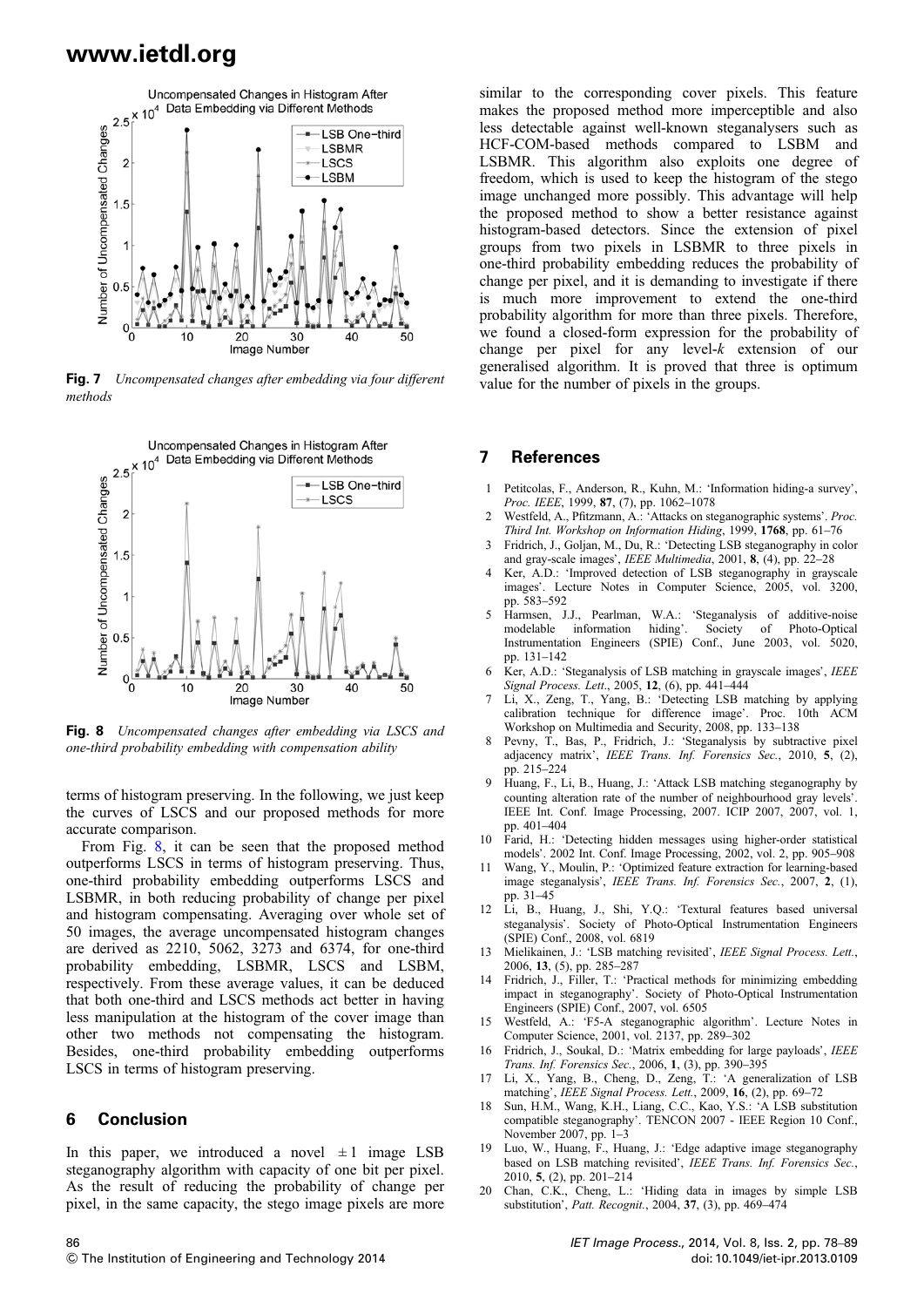- 21 Yang, C.H.: 'Inverted pattern approach to improve image quality of information hiding by LSB substitution', Patt. Recognit., 2008, 41, (8), pp. 2674–2683
- 22 Wu, D.C., Tsai, W.H.: 'A steganographic method for images by pixel-value differencing', Patt. Recognit. Lett., 2003, 24, (910), pp. 1613–1626
- 23 Zhang, X., Wang, S.: 'Vulnerability of pixel-value differencing steganography to histogram analysis and modification for enhanced security', Patt. Recognit. Lett., 2004, 25, (3), pp. 331-339
- 24 Yang, C.H., Weng, C.Y., Wang, S.J., Sun, H.M.: 'Adaptive data hiding in edge areas of images with spatial LSB domain systems', IEEE Trans. Inf. Forensics Sec., 2008, 3, (3), pp. 488–497
- 25 Wu, H.C., Wu, N.I., Tsai, C.S., Hwang, M.S.: 'Image steganographic scheme based on pixel-value differencing and LSB replacement methods', IEE Proc. Vis. Image Signal Process., 2005, 152, (5), pp. 611–615
- 26 Zhang, X., Wang, S.: 'Efficient steganographic embedding by exploiting modification direction', IEEE Commun. Lett., 2006, 10, (11), pp. 781–783
- 27 Chao, R.M., Wu, H.C., Lee, C.C., Chu, Y.P.: 'A novel image data hiding scheme with diamond encoding', EURASIP J. Inf. Sec., 2009, 2009, pp. 1–9
- 28 Hong, W., Chen, T.S.: 'A novel data embedding method using adaptive pixel pair matching', IEEE Trans. Inf. Forensics Sec., 2012, 7, (1), pp. 176–184
- 29 Sun, H.M., Weng, C.Y., Lee, C.F., Yang, C.H.: 'Anti-forensics with steganographic data embedding in digital images', IEEE J. Sel. Areas Commun., 2011, 29, (7), pp. 1392–1403
- 30 Lee, C.F., Chang, C.C., Wang, K.H.: 'An improvement of EMD embedding method for large payloads by pixel segmentation strategy', Image Vis. Comput., 2008, 26, (12), pp. 1670–1676
- 31 Hong, W., Chen, T.S., Shiu, C.W.: 'A minimal Euclidean distance searching technique for Sudoku steganography'. Int. Symp. Information on Science and Engineering, 2008. ISISE '08, December 2008, vol. 1, pp. 515–518
- 32 Wang, J., Sun, Y., Xu, H., Chen, K., Kim, H.J., Joo, S.H.: 'An improved section-wise exploiting modification direction method', Signal Process., 2010, 90, (11), pp. 2954–2964
- 33 Sarreshtedari, S., Ghotbi, M., Ghaemmaghami, S.: 'One-third probability embedding: Less detectable LSB steganography'. IEEE Int. Conf. Multimedia and Expo, ICME 2009, 2009, pp. 1002–1005

#### 8 Appendix 1

#### 8.1 Probability of change per pixel for different number of pixels in embedding units

A closed-form expression for the probability of change per pixel at the kth level of the proposed steganography algorithm is deduced in this section. In all definitions and proofs, the  $k$ -ary vector  $v$  is assumed to be circular. An r-length run in  $\bf{v}$  consists of r consecutive one enclosed by two zeros. For any k-ary vector  $v$ , there are  $2^k$  combinations where each vector can carry *runs* with the lengths of 1, 2 and k. Now we consider a *run* with the length of  $r$  in  $v$ . A major change happens if two consecutive 1s are converted to 0, and if there were a '1' left, it will be converted to 0 as a minor change. Therefore, for the sake of matching, the runs with the length of 1 and 2 will be changed in one position; the runs with the length of 3 and 4 will change in two positions and so forth. As a matter of fact, an r-length run, will cause  $[r/2]$  changes where  $[r]$  is the smallest integer greater than or equal to  $r$ . To derive the probability of change per pixel at the kth level of the algorithm, the total number of changes in different combinations of  $\nu$  is divided by  $k \times 2^k$ . Assuming  $n_r$  as the number of r-length *runs*, the total number of changes at the level  $k$  equals to

$$
N = \sum_{r=1}^{k} n_r \lceil r/2 \rceil \tag{26}
$$

Lemma 1: For an integer number,  $[r/2]$  equals to

$$
\lceil \frac{r}{2} \rceil = \frac{r}{2} + \frac{1 + (-1)^{r+1}}{4} \tag{27}
$$

*Proof:* Case 1: Even numbers: In this case,  $(1 + (-1)^{r+1})$  $4 = 0$ , thus, (27) reduces to r/2 and is correct. *Case 2:* Odd numbers: The proof is the same.  $\Box$ 

Lemma 2: The number of  $r$ -length *runs* for a  $k$ -ary circular vector where  $r \leq k$  equals to

$$
n_r = \begin{cases} k \times 2^{k-r-2}, & r < k-1 \\ k, & r = k-1 \\ 1, & r = k \end{cases}
$$
 (28)

*Proof:* With the assumption of  $r \leq k$ , for  $r = k$  and  $r = k - 1$ , the proofs are straightforward. For  $r < k - 1$ , there will be r consecutive 1s enclosed by two 0s. Consequently, there exists  $2^{k-r-2}$  consequent 1s starting from anywhere in vector v which in total, we will have  $k \times 2^{k-r-2}$  runs.  $\Box$ 

Now by considering Lemma 1, (26) can be rewritten as

$$
N = \lceil \frac{k}{2} \rceil + k \lceil \frac{k-1}{2} \rceil
$$
  
+ 
$$
\sum_{r=1}^{k-2} k \times 2^{k-r-2} \times \lceil \frac{r}{2} \rceil = A + B
$$
 (29)

where

$$
A = \lceil \frac{k}{2} \rceil + k \lceil \frac{k-1}{2} \rceil \tag{30}
$$

and

$$
B = \sum_{r=1}^{k-2} k \times 2^{k-r-2} \times \lceil \frac{r}{2} \rceil \tag{31}
$$

The variables  $A$  and  $B$  are calculated separately and eventually will be substituted in (29). We use Lemma 1, in order to calculate the values of  $A$  and  $B$ 

$$
A = \lceil \frac{k}{2} \rceil + k \lceil \frac{k-1}{2} \rceil
$$
  
\n
$$
= \frac{k}{2} + \frac{1 + (-1)^{k+1}}{4} + k \left( \frac{k-1}{2} + \frac{1 + (-1)^k}{4} \right)
$$
  
\n
$$
= \frac{k}{2} + \frac{1}{4} + \frac{(-1)^{k+1}}{4} + \frac{k^2}{2} - \frac{k}{2} + \frac{k}{4} + \frac{k(-1)^k}{4}
$$
(32)  
\n
$$
= \begin{cases} \frac{1}{4} - \frac{1}{4} + \frac{k^2}{2} + \frac{k}{4} + \frac{k}{4} = \frac{k^2 + k}{2} & k \text{ even} \\ \frac{1}{4} + \frac{1}{4} + \frac{k^2}{2} + \frac{k}{4} - \frac{k}{4} = \frac{k^2 + 1}{2} & k \text{ odd} \end{cases}
$$

87 & The Institution of Engineering and Technology 2014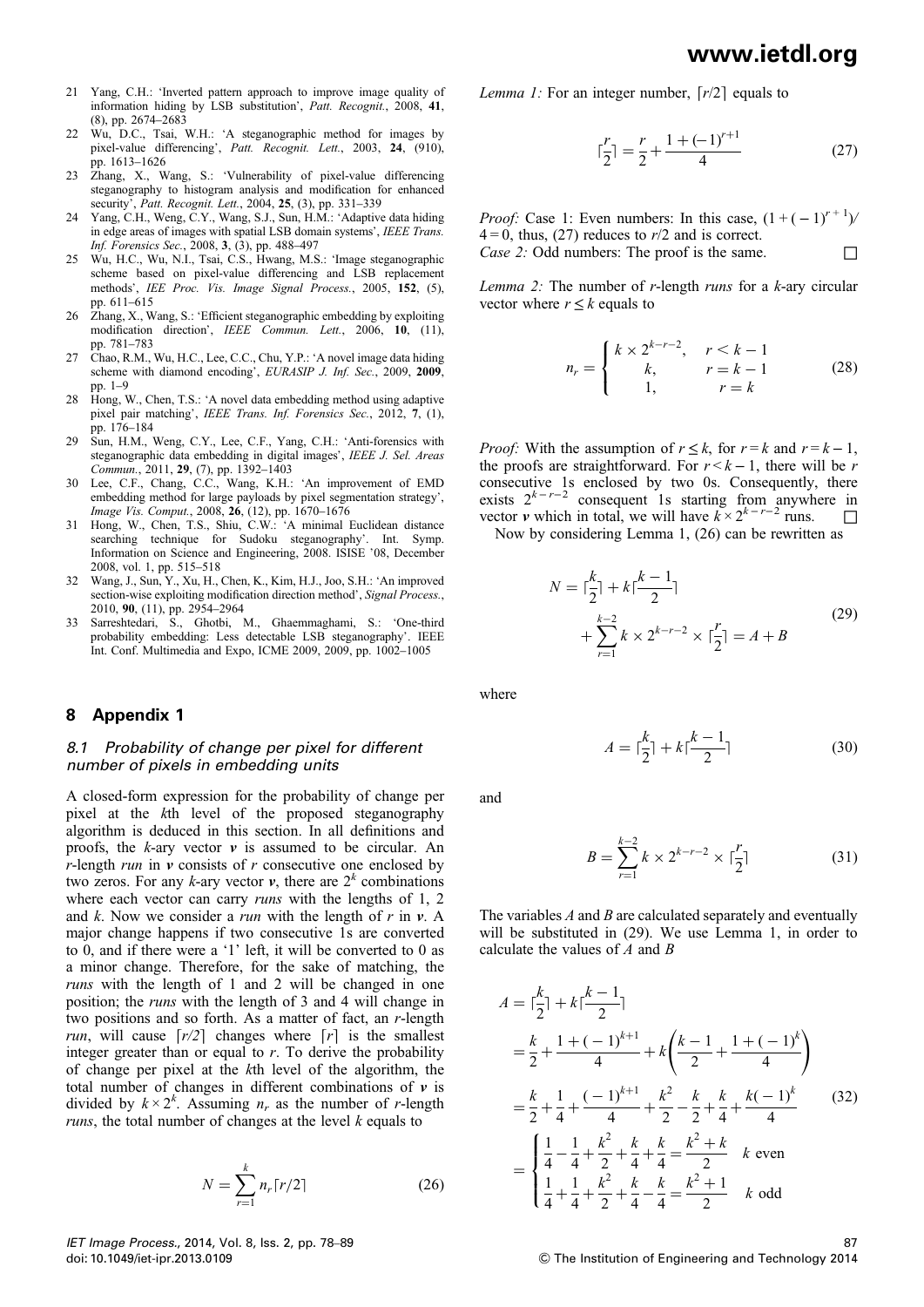and

$$
B = \frac{1}{4} \times k \times 2^{k} \times \sum_{r=1}^{k-2} \left(\frac{1}{2}\right)^{r} \left(\frac{r}{2} + \frac{1}{4} + \frac{(-1)^{r+1}}{4}\right)
$$
  
\n
$$
= \frac{1}{4} \times k \times 2^{k} \times \left(\sum_{r=1}^{k-2} r \left(\frac{1}{2}\right)^{r+1} + \sum_{r=1}^{k-2} \left(\frac{1}{2}\right)^{r+2} - \sum_{r=1}^{k-2} \left(\frac{-1}{2}\right)^{r+2}\right)
$$
  
\n
$$
= \frac{1}{4} \times k \times 2^{k} \times (C + D - E)
$$
  
\n(33)

To calculate C, we use the following lemma:

Lemma 3:

$$
\sum_{r=0}^{k-3} (r+1) \left(\frac{1}{2}\right)^r = 4 \left(1 - k \left(\frac{1}{2}\right)^{k-1}\right) \tag{34}
$$

Proof:

$$
\sum_{r=0}^{k-3} x^{r+1} = x \sum_{r=0}^{k-3} x^r = \frac{x - x^{k-1}}{1 - x}
$$
 (35)

Finding the derivative of (35) yields

$$
\sum_{r=0}^{k-3} (r+1)x^{r} = \frac{\left(1 - (k-1)x^{k-2}\right)\left(1-x\right) + x - x^{k-1}}{\left(1-x\right)^{2}} (36)
$$

Now, by substituting  $x$  with 1/2, we have

$$
\sum_{r=0}^{k-3} (r+1) \left(\frac{1}{2}\right)^r
$$
  
= 
$$
\frac{(1/2) - (k-1)(1/2)^{k-1} + (1/2) - (1/2)^{k-1}}{(1/4)}
$$
 (37)  
= 
$$
4 \left(1 - k \left(\frac{1}{2}\right)^{k-1}\right)
$$

Proof is complete.  $\Box$ Now using Lemma 3

$$
C = \sum_{r=1}^{k-2} r \left(\frac{1}{2}\right)^{r+1} = \frac{1}{4} \sum_{r=1}^{k-2} r \left(\frac{1}{2}\right)^{r-1}
$$
  
=  $\frac{1}{4} \sum_{r=0}^{k-3} (r+1) \left(\frac{1}{2}\right)^r = 1 - k \left(\frac{1}{2}\right)^{k-1}$  (38)

The calculations of  $D$  and  $E$  are more straightforward

$$
D = \sum_{r=1}^{k-2} \left(\frac{1}{2}\right)^{r+2} = \frac{1}{8} \sum_{r=1}^{k-2} \left(\frac{1}{2}\right)^{r-1} = \frac{1}{8} \sum_{r=0}^{k-3} \left(\frac{1}{2}\right)^r
$$
  
\n
$$
= \frac{1}{8} \frac{1 - (1/2)^{k-2}}{(1/2)} = \frac{1}{4} \left(1 - \left(\frac{1}{2}\right)^{k-2}\right)
$$
  
\n
$$
E = \sum_{r=1}^{k-2} \left(\frac{-1}{2}\right)^{r+2} = \frac{-1}{8} \sum_{r=1}^{k-2} \left(\frac{-1}{2}\right)^{r-1} = \frac{-1}{8} \sum_{r=0}^{k-3} \left(\frac{-1}{2}\right)^r
$$
  
\n
$$
= \frac{-1}{8} \frac{1 - (-1/2)^{k-2}}{(3/2)} = \frac{-1}{12} \left(1 - \left(\frac{-1}{2}\right)^{k-2}\right)
$$
  
\n(40)

Therefore, the value of  $B$  equals to

$$
B = \frac{1}{4} \times k \times 2^{k} \times \left(1 - k\left(\frac{1}{2}\right)^{k-1} + \frac{1}{4} - \left(\frac{1}{2}\right)^{k}\right)
$$
  
+ 
$$
\frac{1}{12} - \frac{1}{3}\left(\frac{-1}{2}\right)^{k}
$$
  
= 
$$
\frac{1}{4} \times k \times 2^{k} \times \left(\frac{4}{3} - (2 k + 1)\left(\frac{1}{2}\right)^{k} - \frac{1}{3}\left(\frac{-1}{2}\right)^{k}\right)
$$
  
= 
$$
\frac{k}{3} \times 2^{k} - \frac{k^{2}}{2} - \frac{k}{4} - \frac{k}{12}(-1)^{k}
$$
  
= 
$$
\begin{cases} \frac{k}{3} \times 2^{k} - \frac{k^{2}}{2} - \frac{k}{3}, & k \text{ even} \\ \frac{k}{3} \times 2^{k} - \frac{k^{2}}{2} - \frac{k}{6}, & k \text{ odd} \end{cases}
$$

Finally

N

$$
= \begin{cases} \frac{k}{3} \times 2^{k} - \frac{k^{2}}{2} - \frac{k}{3} + \frac{k^{2}}{2} + \frac{k}{2} = \frac{k}{3} \times 2^{k} + \frac{k}{6}, & k \text{ even} \\ \frac{k}{3} \times 2^{k} - \frac{k^{2}}{2} - \frac{k}{6} + \frac{k^{2}}{2} + \frac{1}{2} = \frac{k}{3} \times 2^{k} + \frac{3 - k}{6}, & k \text{ odd} \end{cases}
$$
(42)

Considering all, the probability of change per pixel for the kth level of one-third probability steganography which is  $N/(k \times$  $2<sup>k</sup>$ ) equals to

$$
P(k) = \begin{cases} \frac{1}{3} + \frac{1}{6 \times 2^{k}}, & k \text{ even} \\ \frac{1}{3} + \frac{3-k}{6 \times k \times 2^{k}}, & k \text{ odd} \end{cases}
$$
(43)

This probability asymptotically equals to 1/3 which was observed in Fig. 3 of Section 4 as well. The even function of  $P(k)$  is a monotonic descending function in that it finds its minimum asymptotically. For the odd function of  $P(k)$ , by equating numerator of its derivative (Nom) to zero we

> IET Image Process., 2014, Vol. 8, Iss. 2, pp. 78–89 doi: 10.1049/iet-ipr.2013.0109

88